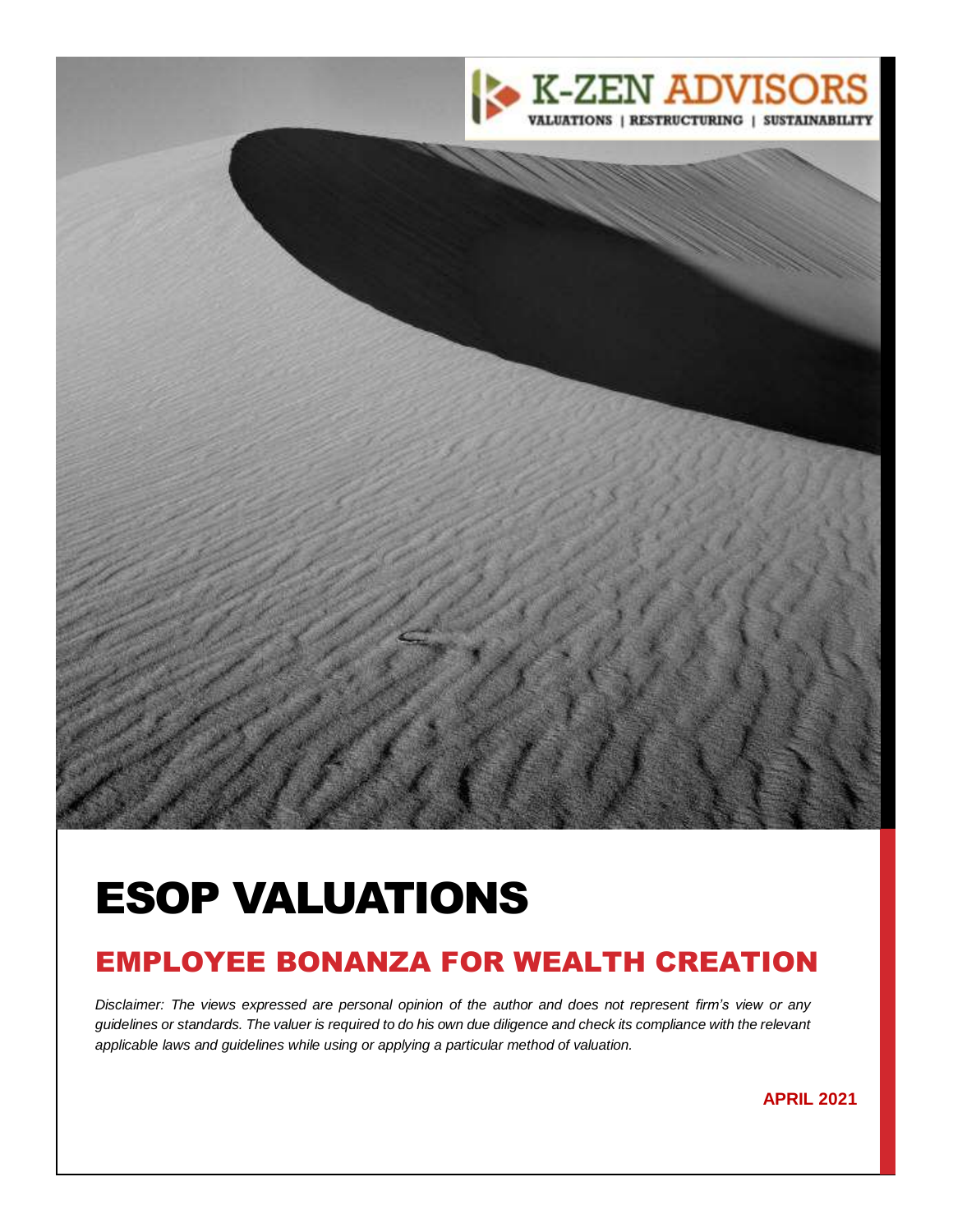# ESOP VALUATIONS

## EMPLOYEE BONANZA FOR WEALTH CREATION

### **BACKGROUND**

In the past couple of decades, as a part of the employees' compensation packages, firms are increasingly providing employee options and restricted stocks. Although, this trend emerged with the rise of startups in the country who were not able to pay cash-based compensation to their employees, larger firms have used this option to align the interest of their employees with that of the shareholders.

Sec 2(37) of Companies Act, 2013 defines "employees stock option" which means, 'the option given to the directors, officers or employees of the company or of its holding company or subsidiary company or companies, if any, which gives such directors, officers or employees, the benefit or right to purchase, or to subscribe for, the shares of the company at a future date at a pre-determined price.'



This provision needs to be read with Rule 12 of The Companies (Share Capital and Debentures) Rules, 2014

## **Market Data**

According to study by Statista, the annual stock options turnover from FY 2010 through FY 2016 has increased from INR 5,061 billion to INR 34,881 billion. Most of the turnover goes to the unicorns which started increasing after FY 2012 in India. The growth in the equity options can also be shown with the help of options overhang. An option overhang is the number of employee options outstanding as a percentage of total shares outstanding.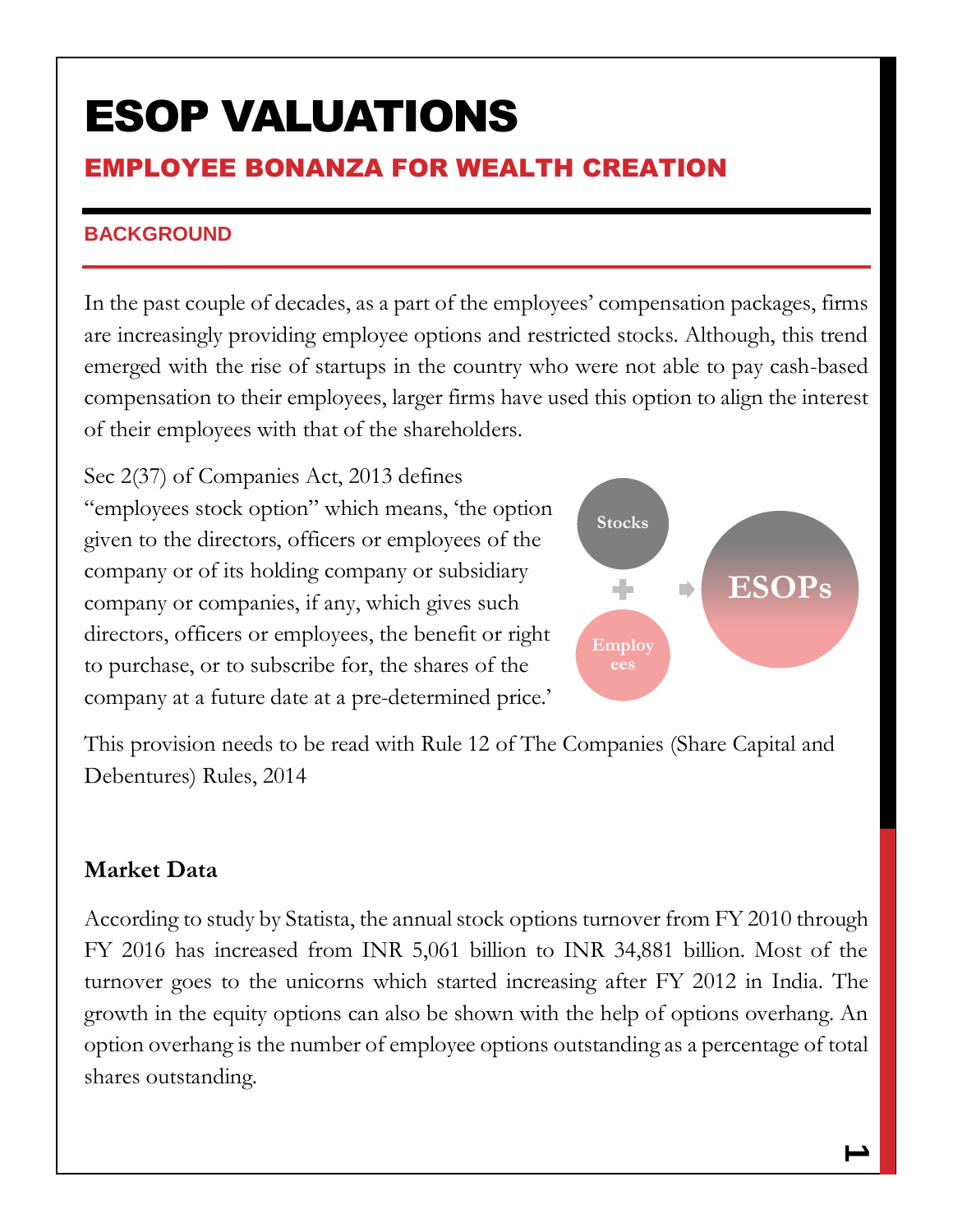

## **Which companies use options?**

According to a study by the Investor Responsibility Research Center (IRRC), technology companies have the biggest overhang of 24.4% in 2003 and the utility companies have the smallest amounting to less than 8%. There are variety of reasons why these differences exist between sectors which may include a non-exhaustive list of the following:

- i) Age and Growth Potential of a firm impacts the use of ESOPs to a large extent. The younger companies or the startups use the equity options more when compared with more mature companies because the younger companies might not have sufficient amount of funds to compensate their employees at their embryonic stage.
- ii) Riskiness of a firm may affect the use of ESOPs as a riskier firm will use equity options more frequently than a less risky firm which has a stable cash flow pattern.
- iii) There is also a tax advantage that the firms get while using the ESOPs in their employee compensation plan.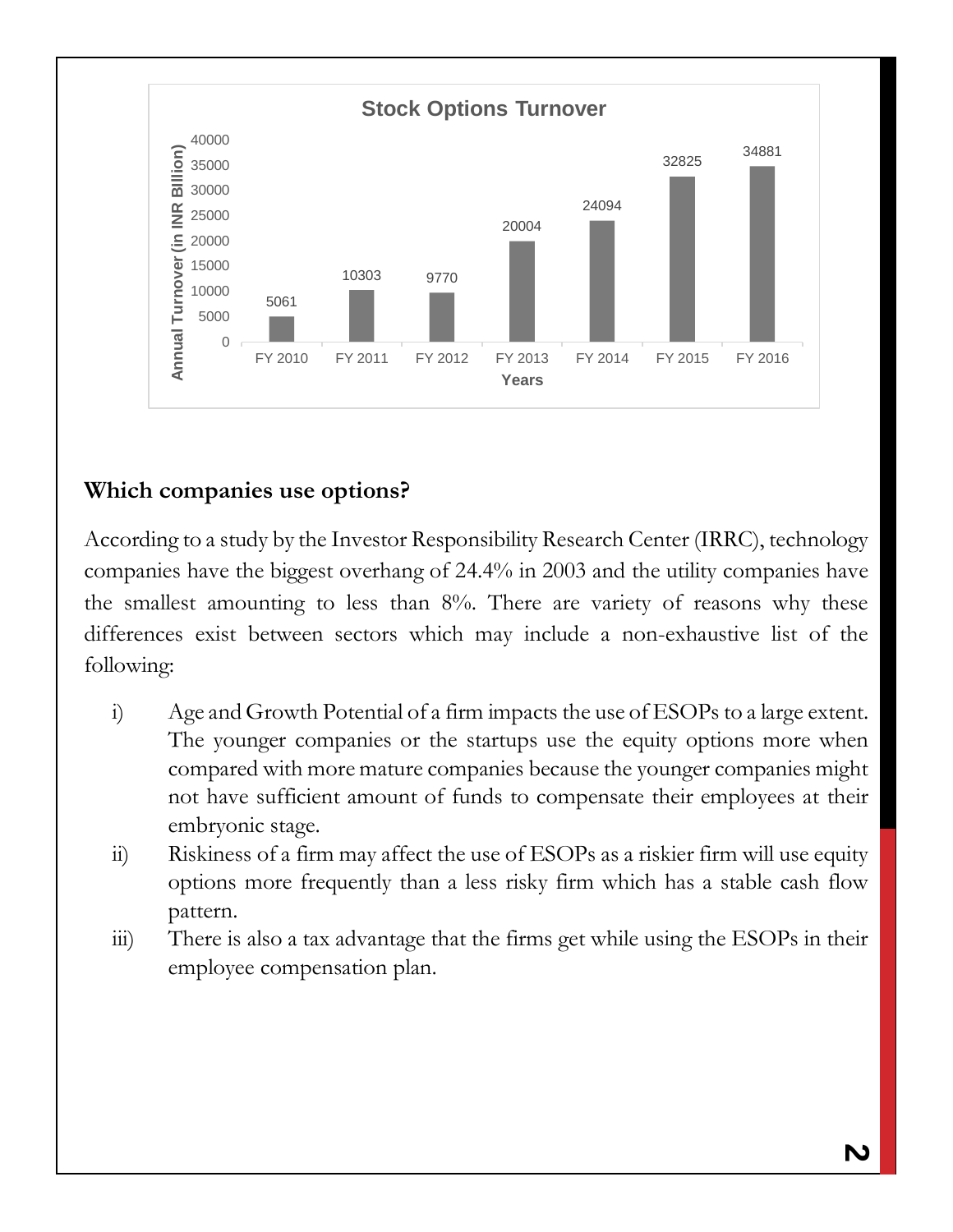#### **Indian Accounting Standard 102**

The objective of this Standard is to specify the financial reporting by an entity when it undertakes a **share-based payment transaction**. In particular, it requires an entity to reflect in its profit or loss and financial position the effects of share-based payment transactions, including expenses associated with transactions in which share options are granted to employees.

Binomial model is more suitable for cases where ESOPs are exercisable anytime during the exercise period. In cases where ESOPs are exercisable only at the end, Black-Scholes Merton should be used, or else this feature should be suitably adjusted in the Binomial model. However, where exercise periods are relatively short, both models may give similar results.

If the early exercise of the option is expected, this factor should be taken into account for computing the value of the option. A group of employees should be created on the basis their exercise pattern and then the weighted average life can be determined.

In case of volatility, past history might not necessarily reflect the future volatility pattern of the stock. Also, any extraordinary periods such as in case of takeover bids or any unit sale of the business should be ignored while computing the volatility.

Any increase in the pay-out rate of dividend should be factored to account for future estimates. Note that if the employees are eligible for dividend payments during the vesting period, then such dividends should not be considered for ESOP valuation.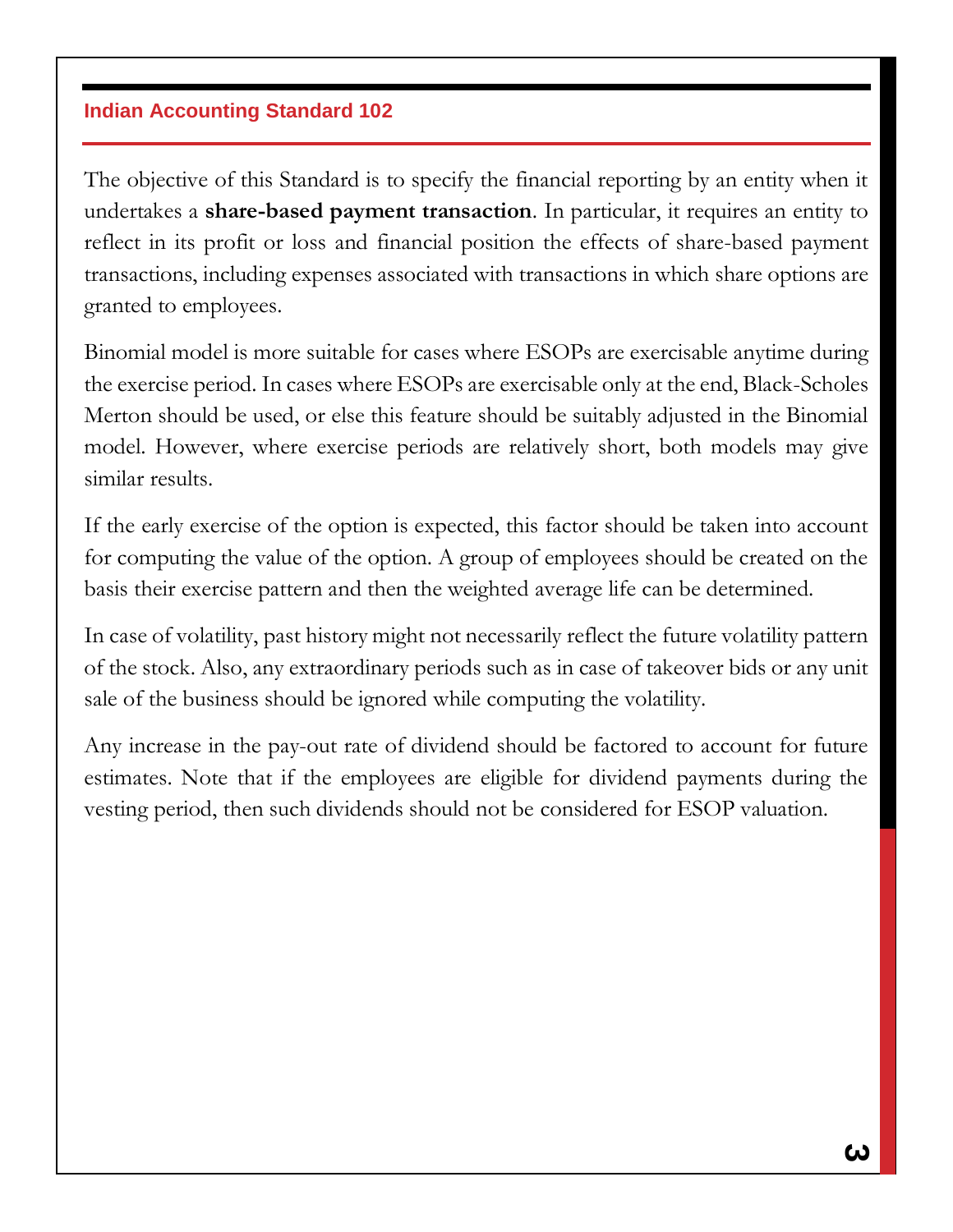### **ESOP Valuation Methods**

- Black-Scholes Merton Model (Most-widely used model)
- Binomial Model (More flexible and can be used in various scenarios)
- Monte Carlo Simulation (Not widely used model)

**Black-Scholes Merton Model:** The model estimates the variation over time of the underlying stock, and derives the price of the Option using the implied volatility of the underlying stock. The formula for computing the value of an option using BSM Model is; Option Value =  $S \times N(d_1) - Xe^{rt} \times N(d_2)$ 

Wherein; 'S' is the fair value of equity shares;

'N' is the value of cumulative normal distribution



 The fair value of the equity shares of the company is required on the valuation date, which is usually the grant date. Although the value of the stock can be determined using either using the formula provided by Section 56 of the Indian IT Act or by using the DCF approach. According to the IT Act, the fair value of equity shares is determined using the formula: Fair Market Value = (BV of Assets – BV of Liabilities)  $\times \frac{PV}{PE}$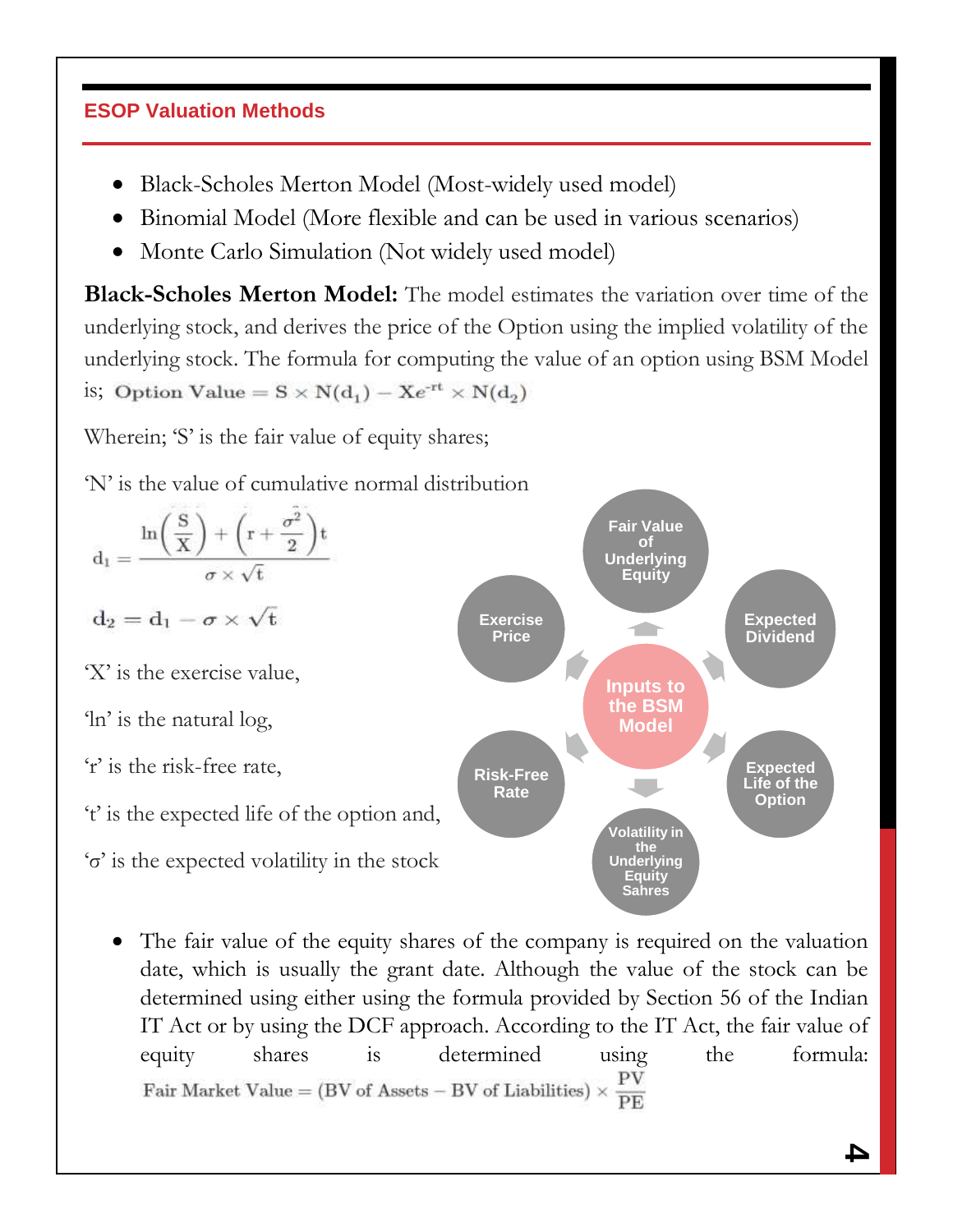Wherein; 'PV' is the paid-up value of equity shares and 'PE' is the paid-up amount shown in the balance sheet.

 The number of shares will increase as the options are issued; thereby, resulting in the stock price to decrease. A simple adjusted stock price can then be determined using the following formula:

 $\text{Adjusted Stock Price} = \text{Current Stock Price}\left[\frac{n_{\text{Shares Outstanding}}}{n_{\text{Shares Outstanding}} + n_{\text{Options}}}\right]$ 

As a result, the decreased stock price tends to decline the value of the option.

- The life of an option will be affected when these options are granted because of illiquidity. Since the options granted to the employees cannot be traded, the employees are only wealthy on paper. Due to this reason, the employees are induced the exercise the options early and forgo any time premium that they would have received. As a consequence, the value of the option will decrease due to reduced life.
- The expected volatility measures the level of fluctuations in the value of the underlying equity shares. This input can be measured with the help of standard deviation or beta. If the company's shares are listed, then their volatility can be directly computed. However, in case of an unlisted company, the volatility of comparable companies is taken and used as a proxy for the subject company.
- The risk-free rate is generally the government bond yield. It is taken on the grant date of the ESOP. The tenure of the bond yield is generally taken to be equivalent to the expected life of the option.
- An adjustment for the probability of vesting should be done wherein this probability will then be multiplied with the value of option to ascertain the expected value for the same.
- The companies can have a tax benefit on issuing stock options because the difference between the stock price and the exercise price can be treated as an expense for the purpose of tax deduction. Thus, it helps in reducing the drain on the value created by issuing options.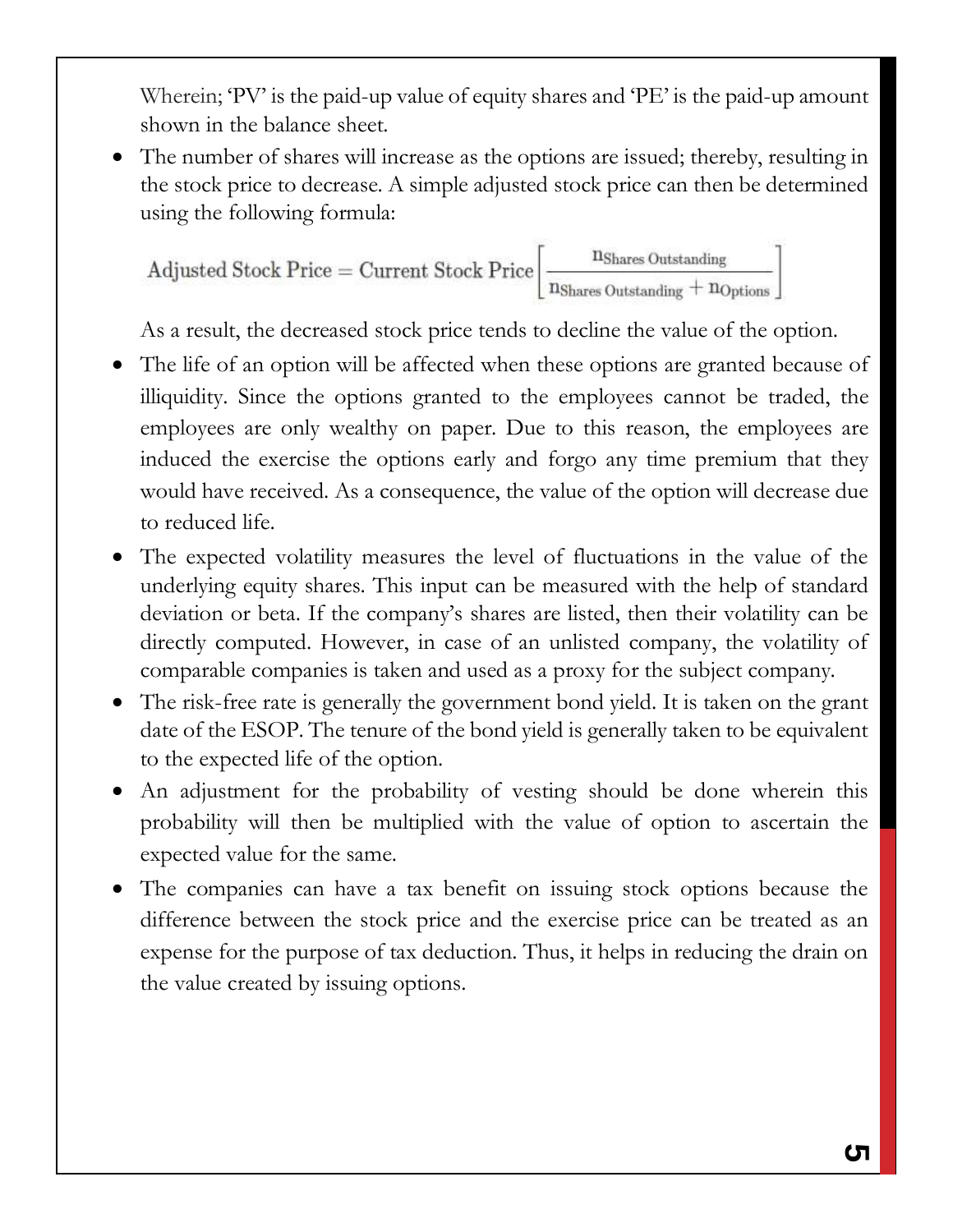**Binomial Model:** This model is more flexible than the BSM Model because it not only allows flexibility to adjust for the early exercise, but also to allow factoring of the vesting period. The binomial model assumes that the option is American Style (it can be exercised any time before maturity), the share price only moves in two directions, it involves the creation of various nodes at different time intervals and at each node, the expected share price and the expected value of the option is calculated. Although there could be hundreds of possible variations in the stock price, which could result in creation of a decision tree, the value of the option computed through this model comes

closer to that from the Black-Scholes Merton Model.

In a simplistic way, the value of an option can be determined with the help of a single stock price (S) at a particular time (let's say  $t = 0$ ). Now,



the probability of an upward move in the stock price gives an up factor (u) and the probability of a downward move gives a down factor (d). Once these up and down factors are multiplied with the stock price, the stock price at the future time period (let's say  $t = 1$ ) will be determined. In a similar way, numerous nodes determining the stock price at future time period will be computed and a binomial tree will be constructed.

Now, the main question comes, as how can we determine the value of an option?

• Once a decision tree is prepared, the risk neutral probabilities  $(\pi)$  for up and down movements are computed. The formula for the same is;

Wherein; 't' is the life of the option, 'r' is the risk-free rate, 'd' is the down factor and 'u' is the up factor.

- Also, compute the value of the call option when the time period  $t = 1$  when there is an up move  $(C^+)$  and a down move  $(C)$  by taking the maximum of zero or the excess of stock price (S) over the strike price (X).
- Finally, the expected value of the call option  $(C_0)$  can be estimated using this formula;  $C_0 = \frac{\pi \times C^+ + (1 - \pi) \times C^-}{(1 + r)}$